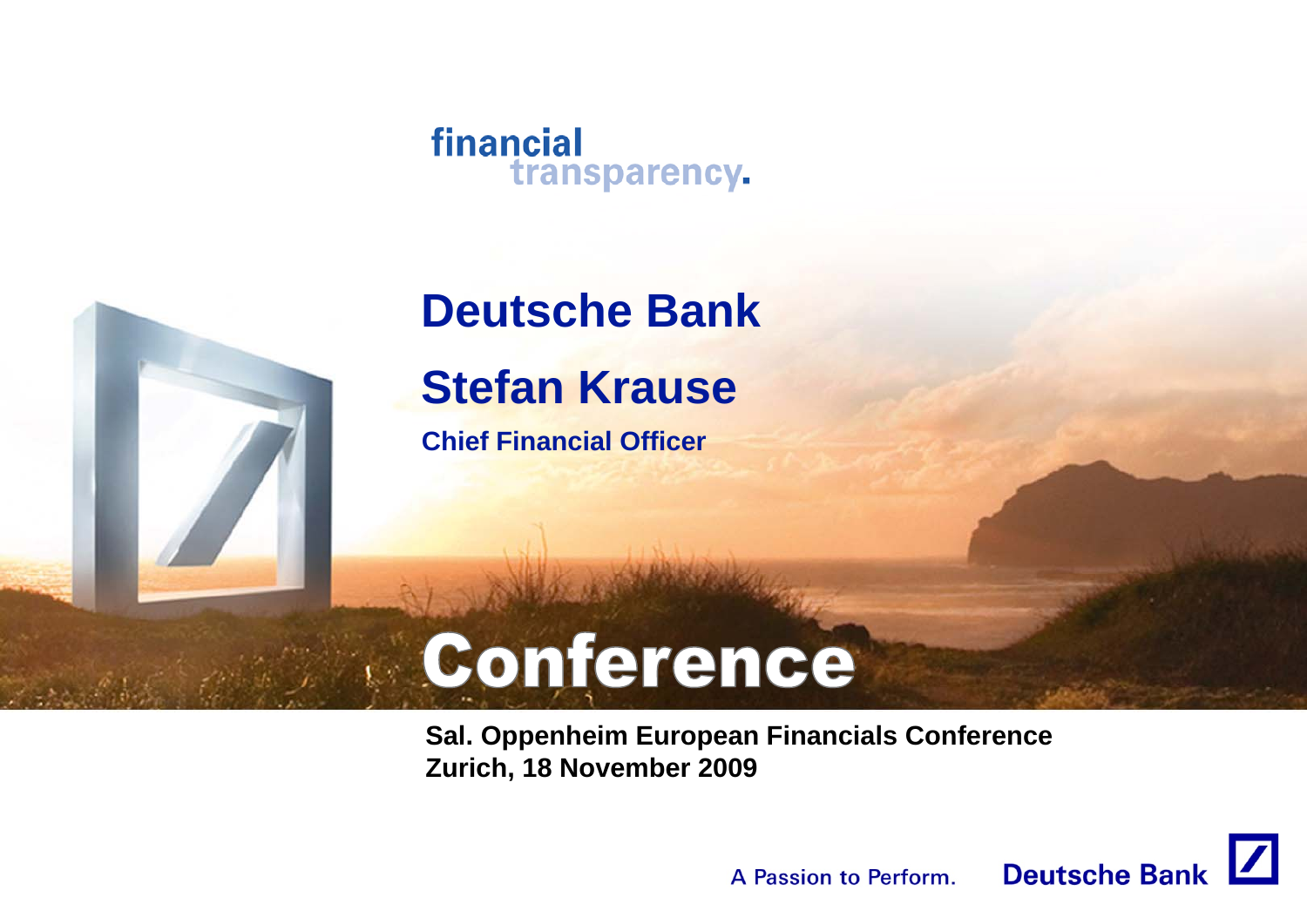

## **Agenda**

| $\overline{\mathbf{1}}$ | <b>Well prepared for a changing landscape</b>              |
|-------------------------|------------------------------------------------------------|
|                         | 2 Investment banking: Recalibrated for the post-crisis era |
| 3                       | Non-investment banking businesses: Geared to upside        |
|                         | 4   Acquisition of Sal. Oppenheim                          |

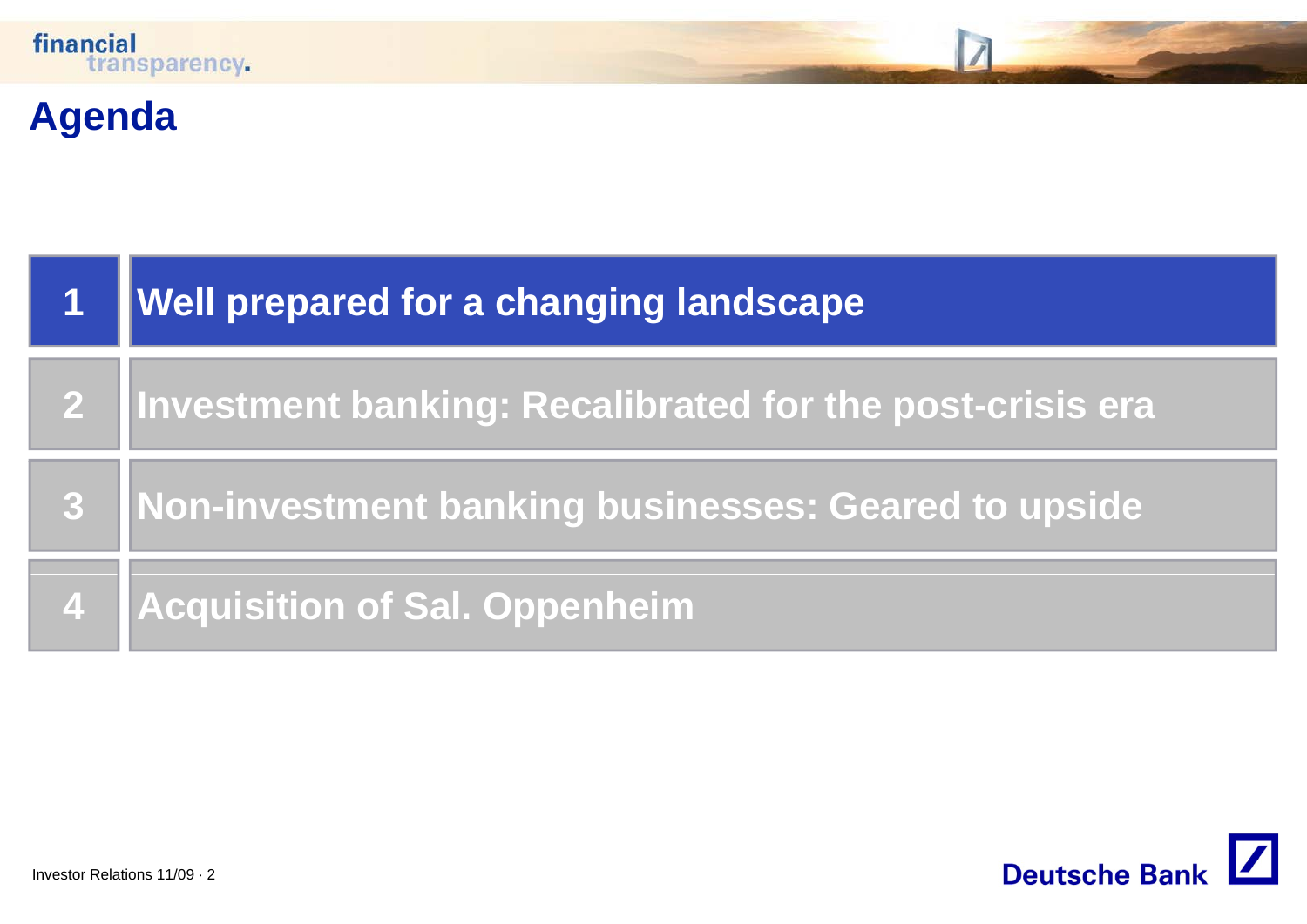

**Capital ratios have strengthened consistently**



**Deutsche Bank** 

Note: Core Tier 1 ratio = Tier 1 capital less hybrid Tier 1 capital divided by RWAs Investor Relations 11/09 · 3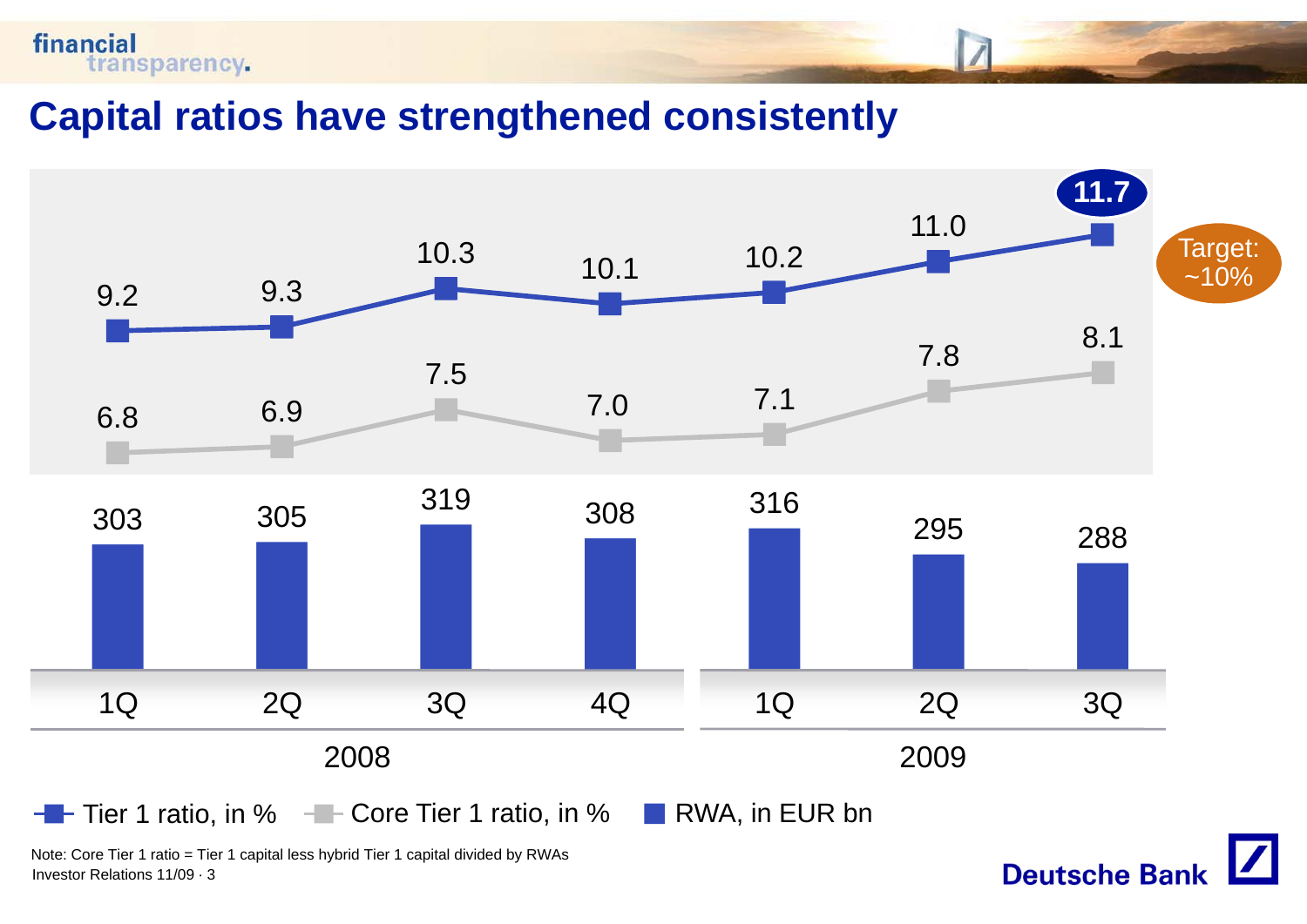

(1) Based on Basel I (2) Based on 1H2009 (3) Crédit Agricole S.A. Source: Company data, Bloomberg Investor Relations 11/09 · 4

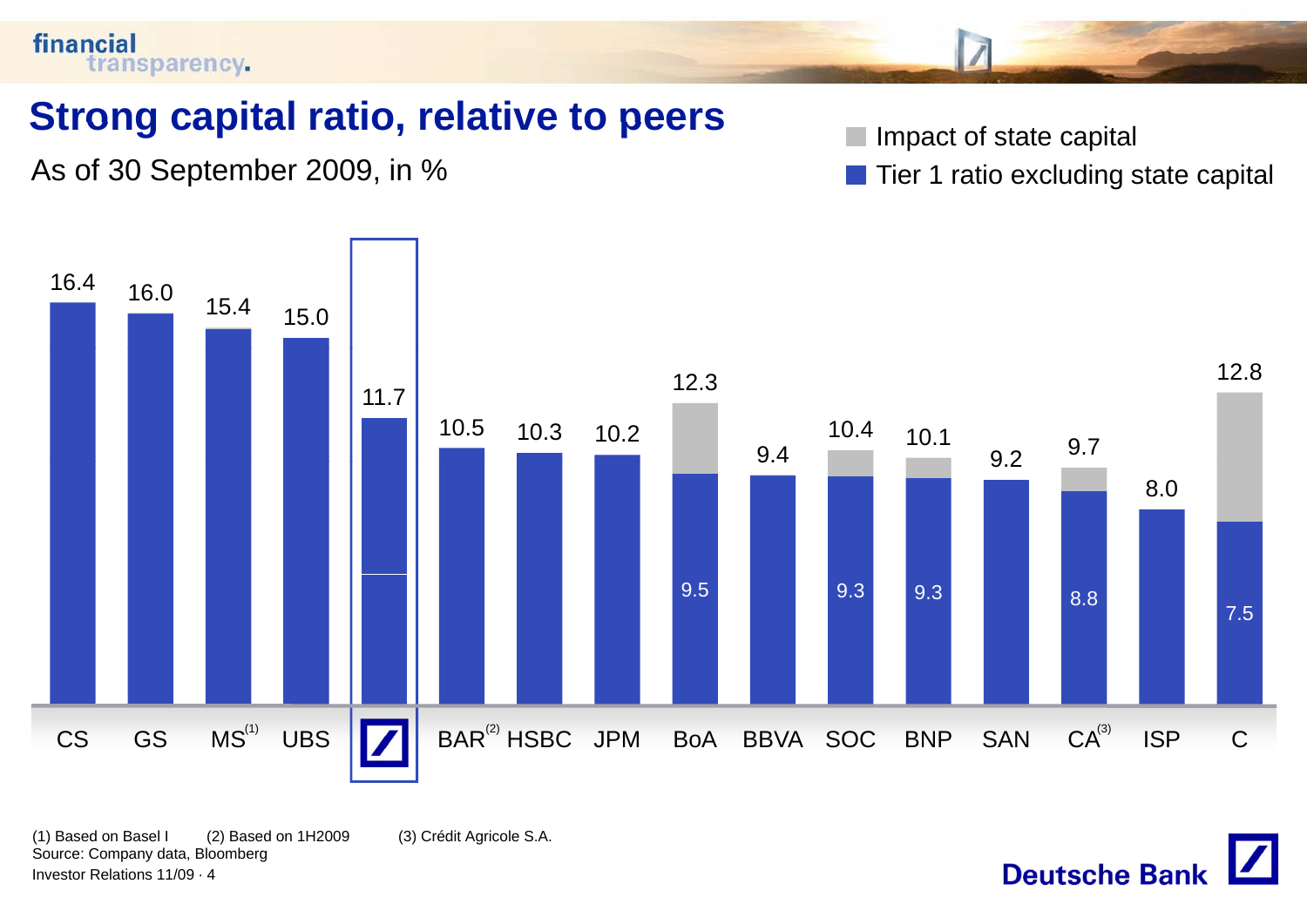**–**

### **Capital demand and supply**

#### **Capital demand**

- **Regulatory impact on RWAs** 
	- − ~EUR 50 bn market risk (Basel II)
	- − New Basel II rules will become effective by 1 Jan 2011
- **Organic growth**
- **Dividend**
- Rating migration

#### **Acquisitions**

#### **Capital supply**

**Retained earnings** 

**+**

- Asset reduction initiative
- − Continue to reduce legacy and Level 3 assets
	- Other de-risking efforts / RWA optimization
	- Central counterparty clearing

**Potential capital issuance for acquisitions** 

**Deutsche Ban** 

**Tier 1 ratio target <sup>&</sup>gt; 10% by end Dec 2011 re -affirmed** \_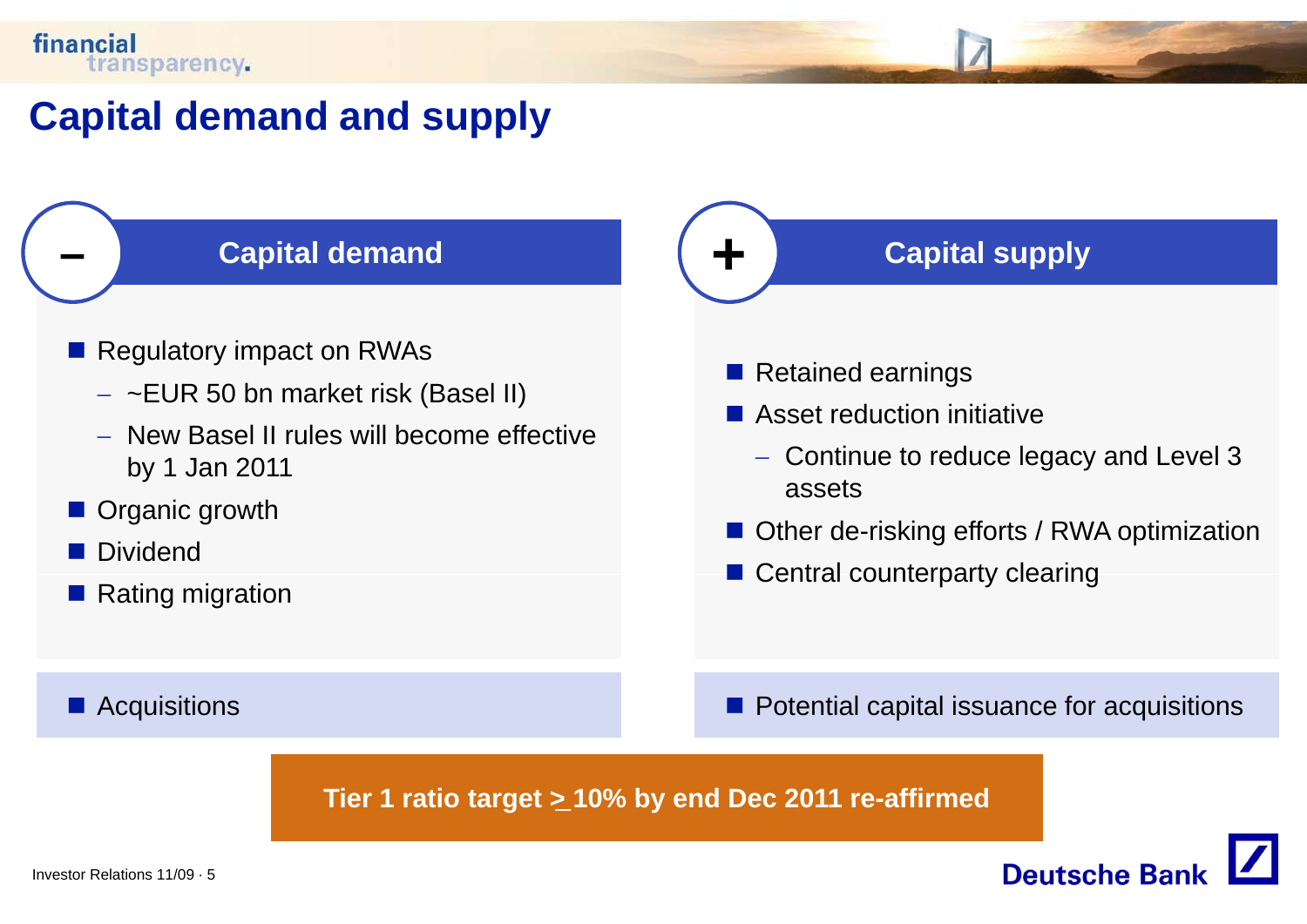

### **Significant balance sheet reduction reduction**

In EUR bn



**Deutsche Bank** 

(1) For 30 Sep 09 incl. derivatives netting of EUR 617 bn, pending settlements / cash collateral netting of EUR 122 bn and repo netting of EUR 5 bn;

for 30 Jun 09 incl. derivatives netting of EUR 681 bn, pending settlements / cash collateral netting of EUR 113 bn and repo netting of EUR 10 bn

(2) Per target definition: Assets based on U.S. GAAP 'pro-forma'; total equity adjusted for FV gains / losses on DB issued debt

Note: Figures may not add up due to rounding differences

Investor Relations 11/09 · 6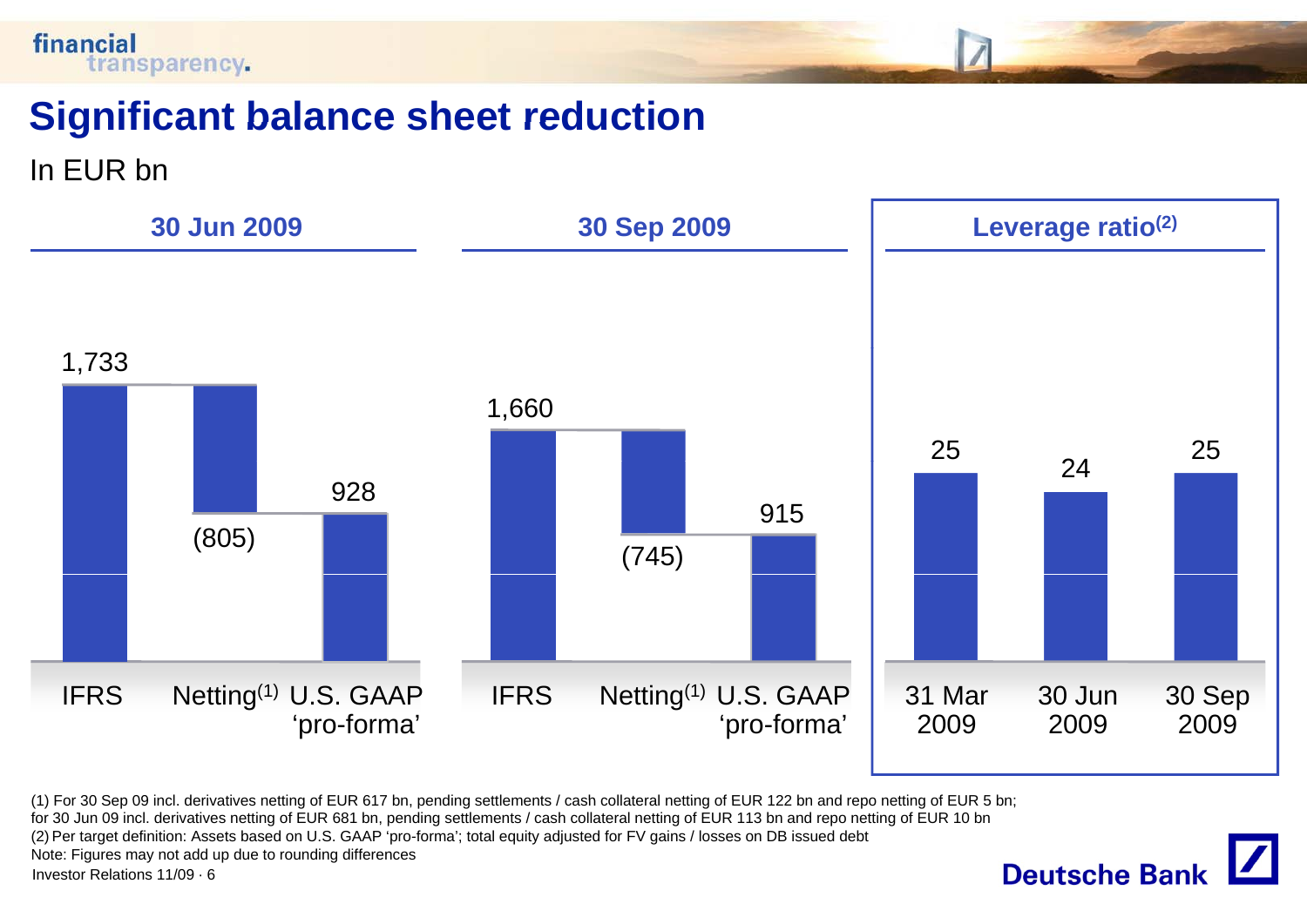

## **A solid high solid, high-quality funding base quality**

In EUR bn



#### Unsecured funding Liquidity position

- Cash and liquidity reserves exceed short-term wholesale funding of EUR 76 bn
- **DB** proactively reduced wholesale borrowing sharply early in the crisis and well ahead of any regulatory initiatives
- Our liquidity management is rated A by Moody's (best possible score)



Note: Figures may not add up due to rounding differences Investor Relations 11/09 · 7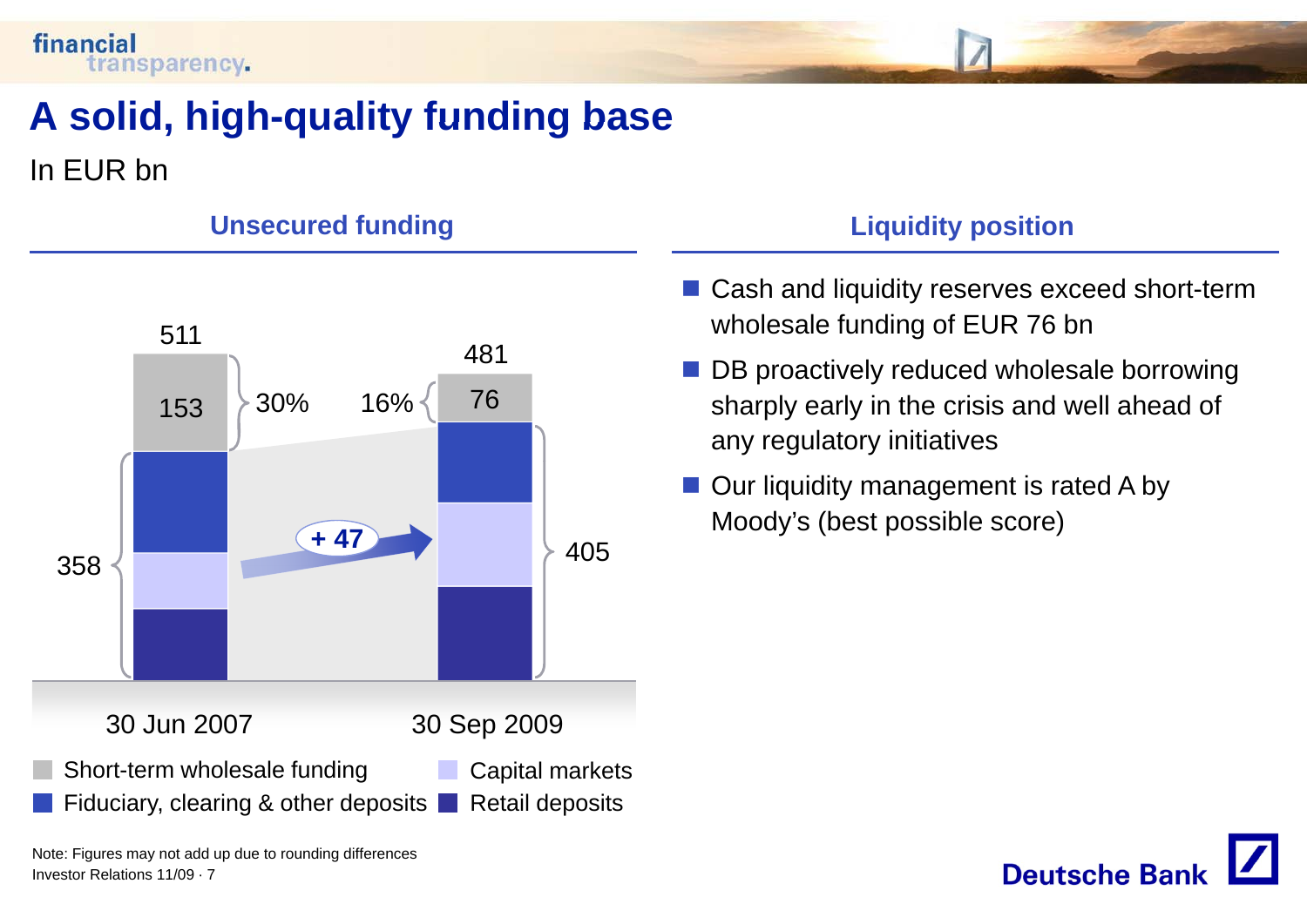

Note: Loan amounts are gross of allowances for loan losses; figures may not add up due to rounding differences Investor Relations 11/09 · 8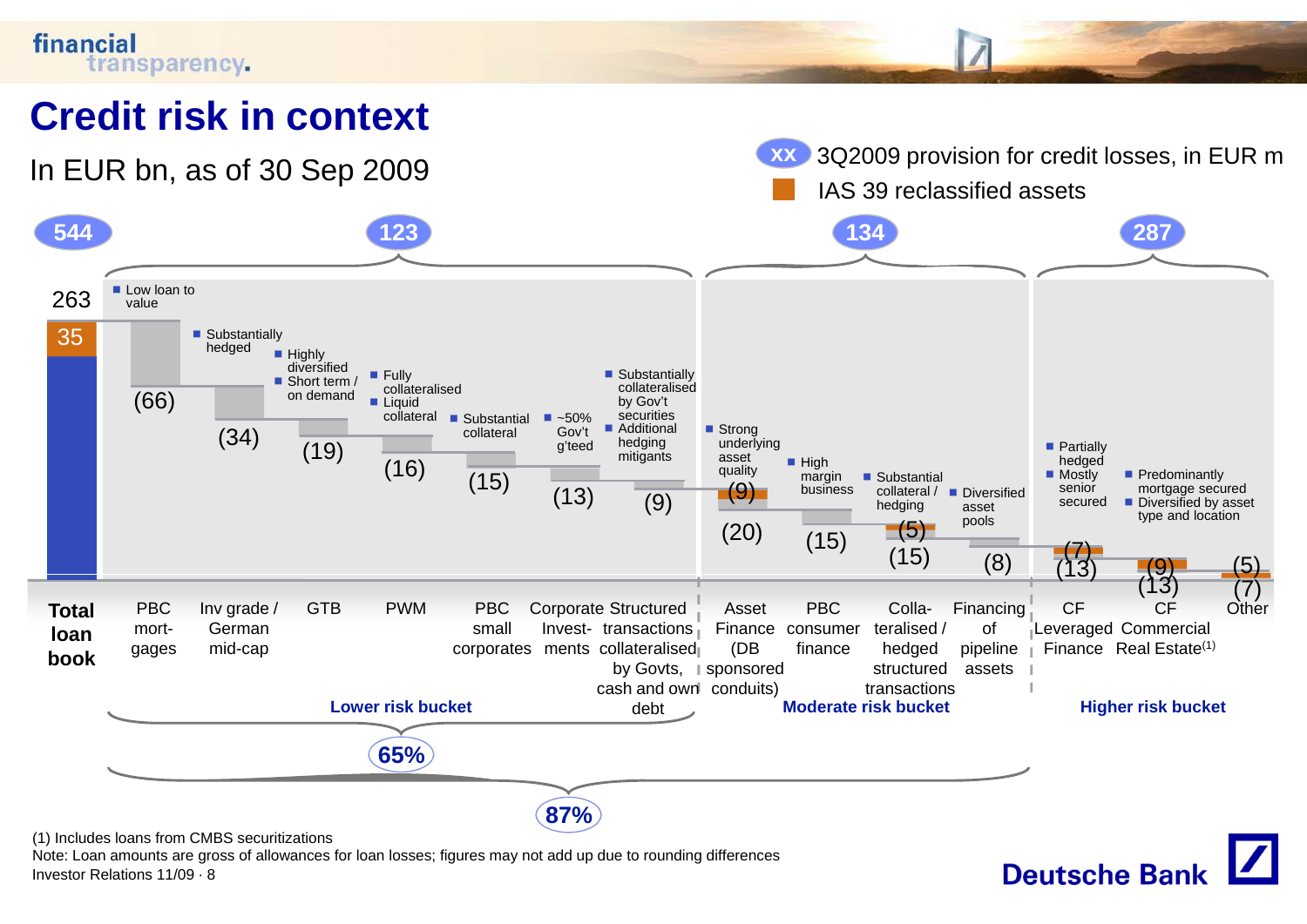

#### **Loan book is performing relatively well**

Loan loss ratio<sup>(1)</sup>, 9M2009 annualised, in bps



Investor Relations 11/09 · 9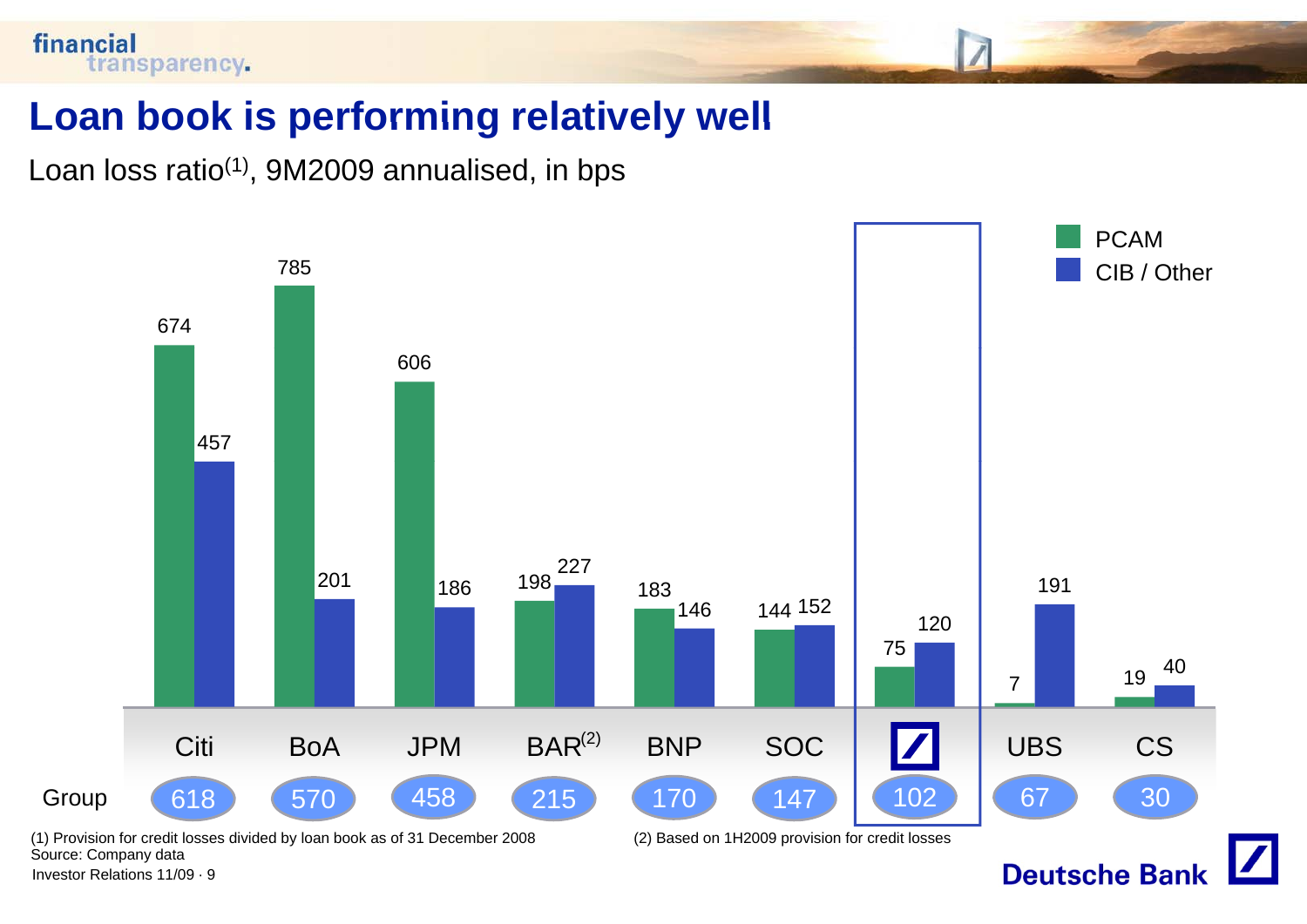

#### **Summary: Well prepared for <sup>a</sup> changing landscape**

|                                     |                                                                                                                     | <b>30 Sep</b><br>2008 | 30 Sep<br>2009 |
|-------------------------------------|---------------------------------------------------------------------------------------------------------------------|-----------------------|----------------|
|                                     | Income before income taxes (YTD, in EUR bn)                                                                         | 0.5                   | 4.4            |
| <b>Profitability</b>                | Net income (YTD, in EUR bn)                                                                                         | 0.9                   | 3.6            |
|                                     | Pre-tax RoE (YTD, target definition) $(1)$                                                                          | (3)%                  | <b>18%</b>     |
|                                     | Tier 1 capital ratio                                                                                                | 10.3%                 | 11.7%          |
| <b>Capital</b><br>strength          | Core Tier 1 capital ratio                                                                                           | 7.5%                  | 8.1%           |
|                                     | Tier 1 capital (in EUR bn)                                                                                          | 32.8                  | 33.7           |
|                                     | Total assets (U.S. GAAP 'pro-forma', in EUR bn)                                                                     | 1,318                 | 915            |
| <b>Leverage</b><br><b>reduction</b> | Leverage ratio (target definition) $(2)$                                                                            | 32x                   | 25x            |
|                                     | (1) Based on average active equity; pre-tax RoE reported and annualised per Jan-Sep 2008: 2%, per Jan-Sep 2009: 17% |                       |                |

(2) Total assets based on U.S. GAAP 'pro-forma' divided by total equity per target definition Investor Relations 11/09 · 10

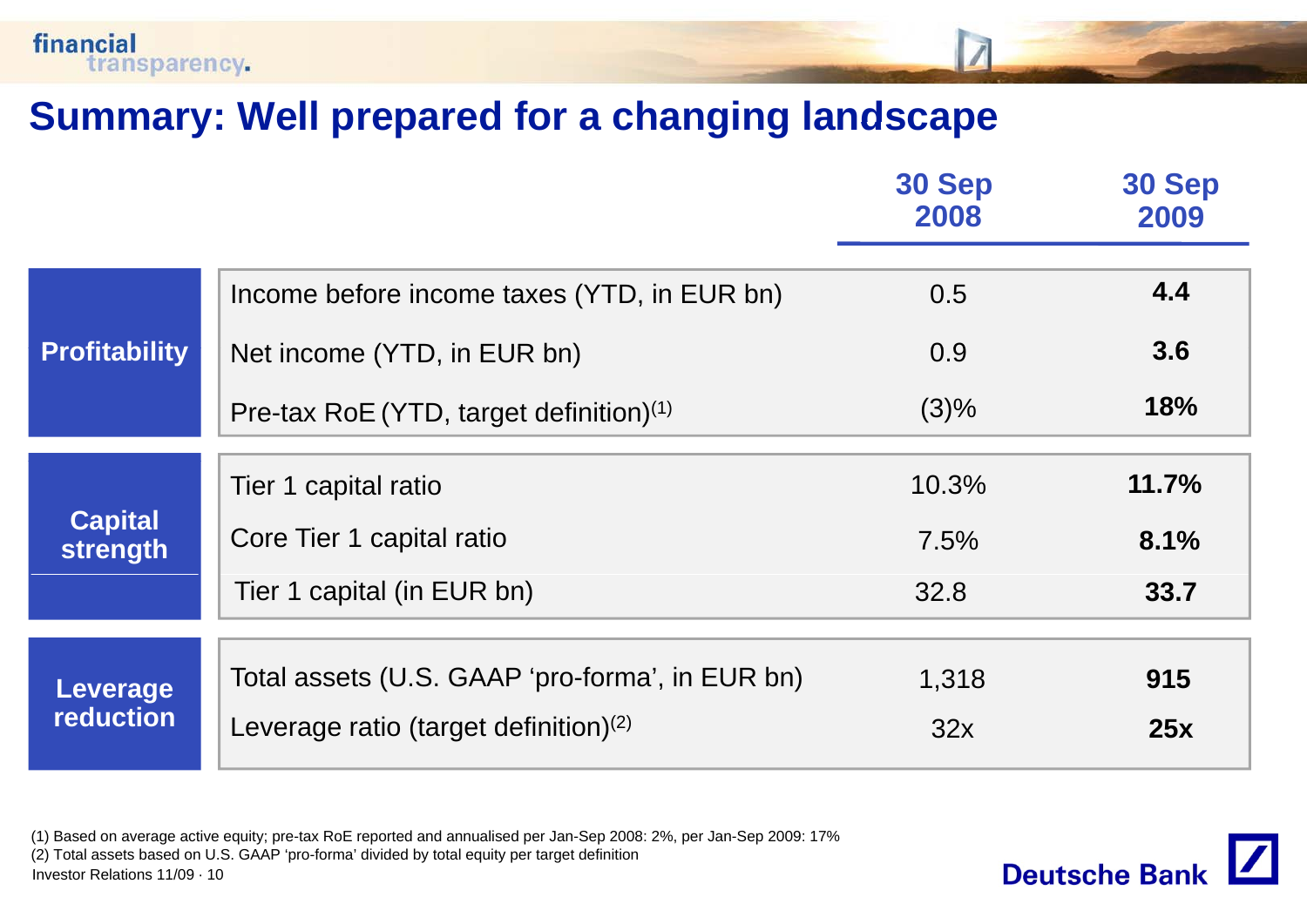

## **Agenda**

|                         | 1   Well prepared for a changing landscape               |
|-------------------------|----------------------------------------------------------|
|                         | Investment banking: Recalibrated for the post-crisis era |
| $\overline{\mathbf{3}}$ | Non-investment banking businesses: Geared to upside      |
|                         | 4 Acquisition of Sal. Oppenheim                          |

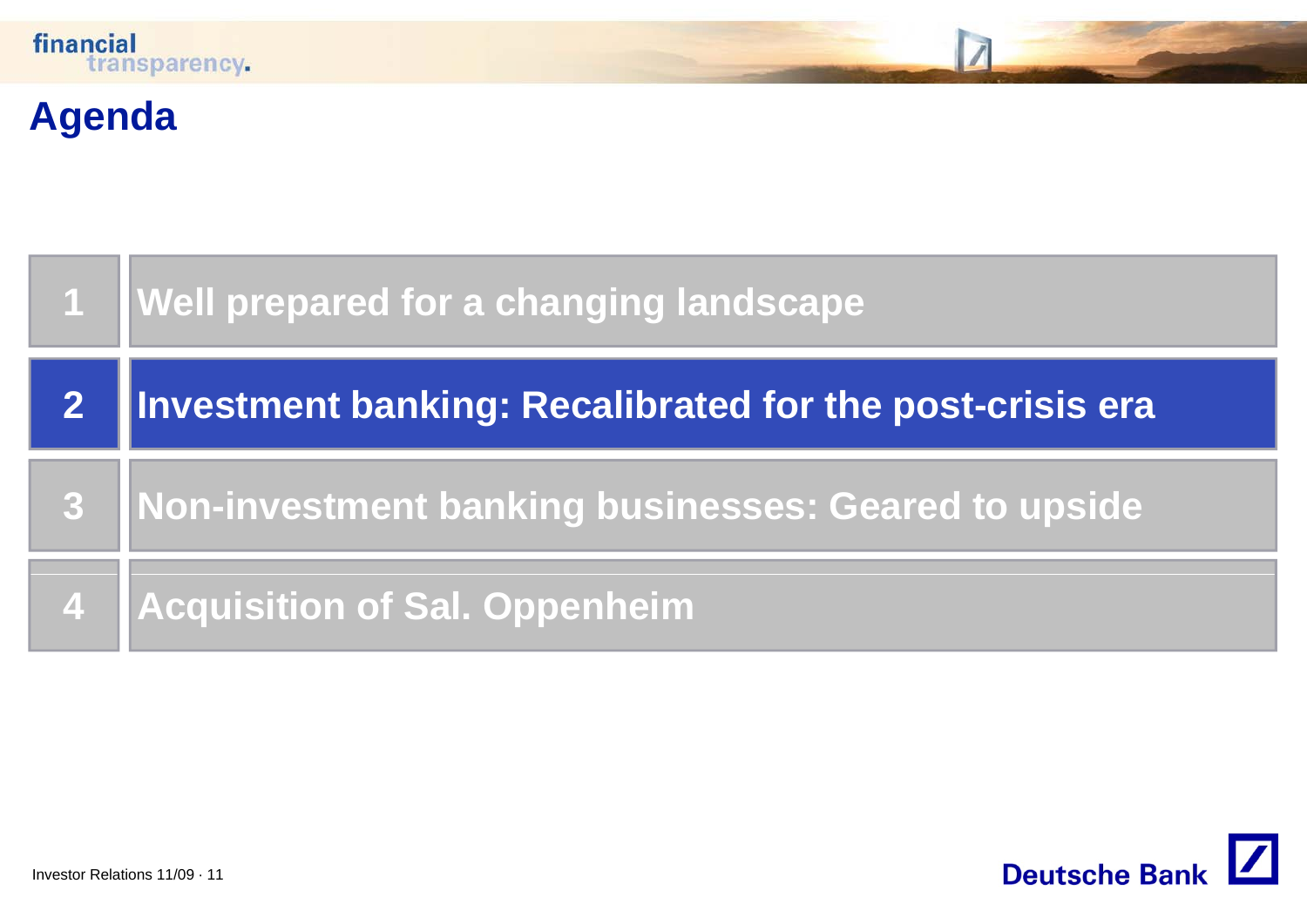financial transparency.

## **Successful recalibration of <sup>a</sup> diversified platform**



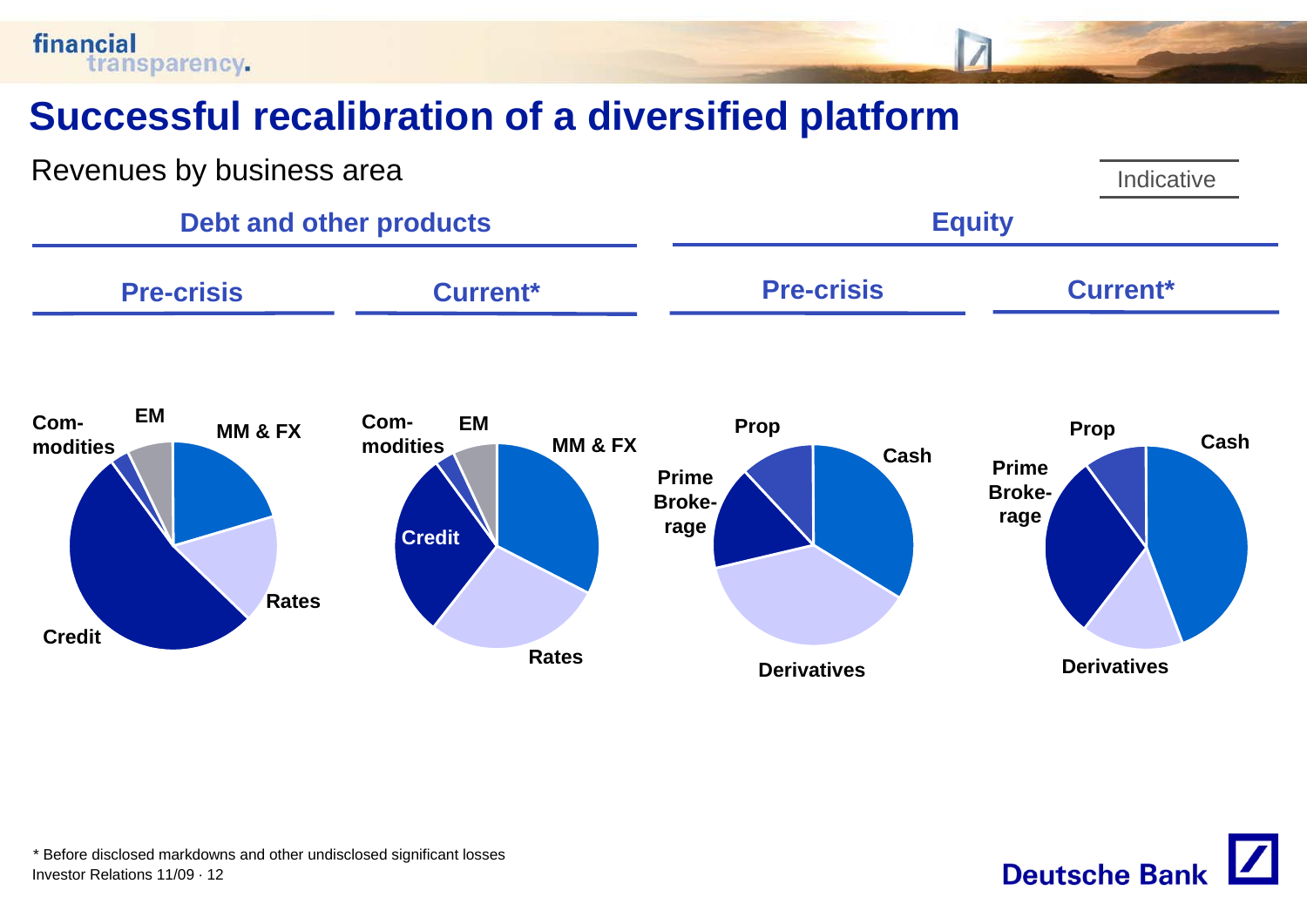

(1) Includes charges related to Ocala Funding LLC of approx. EUR 350 m Note: 2004-2005 based on U.S. GAAP and on structure as of 2006, 2006 onwards based on IFRS and on latest structure Investor Relations 11/09 · 13

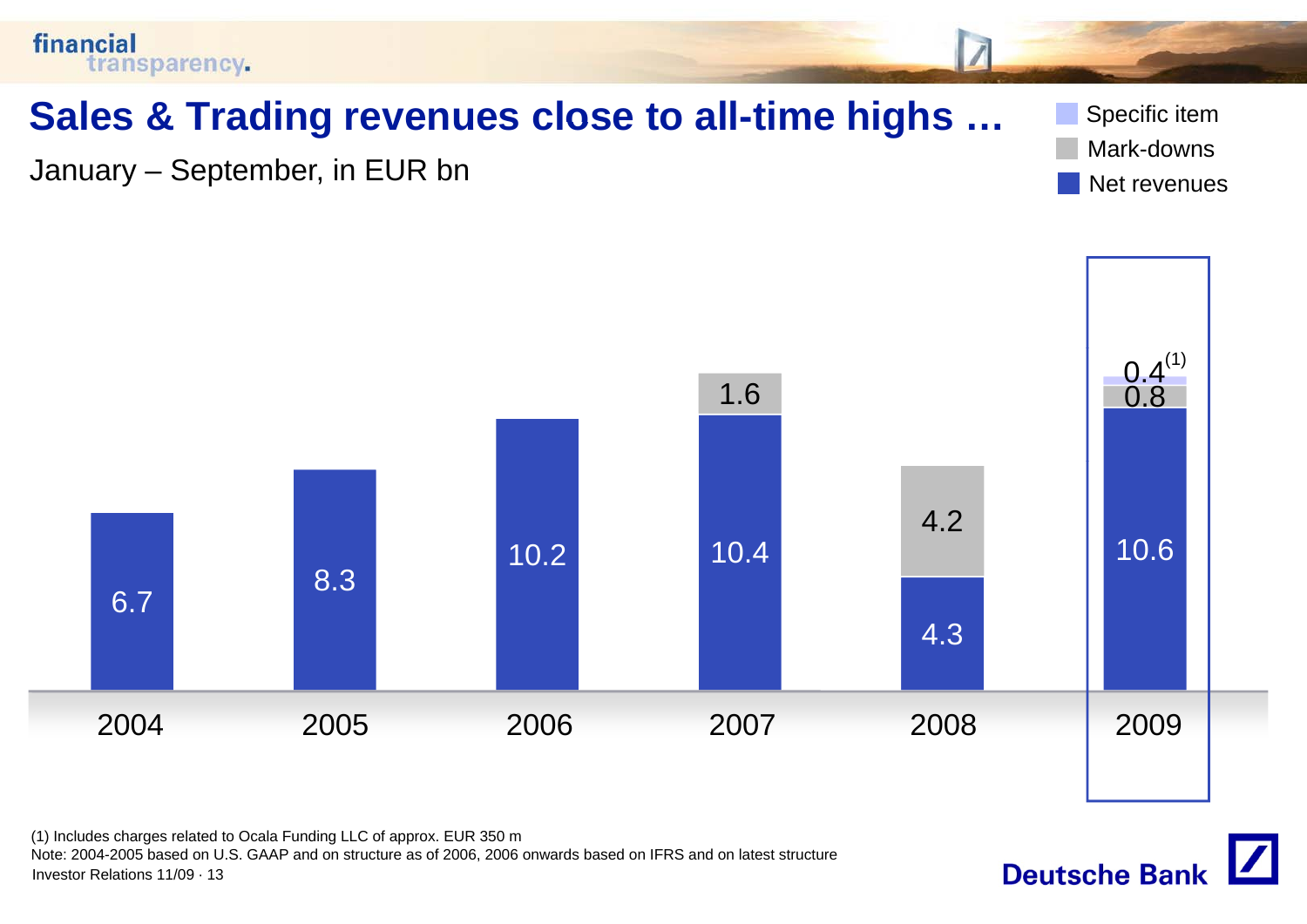### **… but with improved asset efficiency and lower risk with**

Global Markets, indexed, 2005 / Oct 2008 = 100%



(1) Based on Sales & Trading revenues adjusted for previously communicated mark-downs (2007: EUR 1.6 bn, 2008: EUR 5.8 bn, Jan-Sep 2009: EUR 0.8 bn) and the counterbalancing effect from policyholder benefits & claims related to our investment in Abbey Life, divided by Global Markets assets; revenues annualised for Jan-Sep 2009 Note: 2005 revenues and 2005 / 2006 assets based on U.S. GAAP, revenues onwards based on IFRS, assets onwards based on U.S. GAAP 'pro-forma'; using unadjusted S&T revenues and IFRS assets, the indexed revenue to assets ratio would have been 90 for 2007, (3) for 2008 and 124 for 30 Sep 2009, and the indexed assets would have been 135 for 2007, 151 for 2008 and 108 for 30 Sep 2009

Investor Relations 11/09 · 14

#### **Deutsche Bank**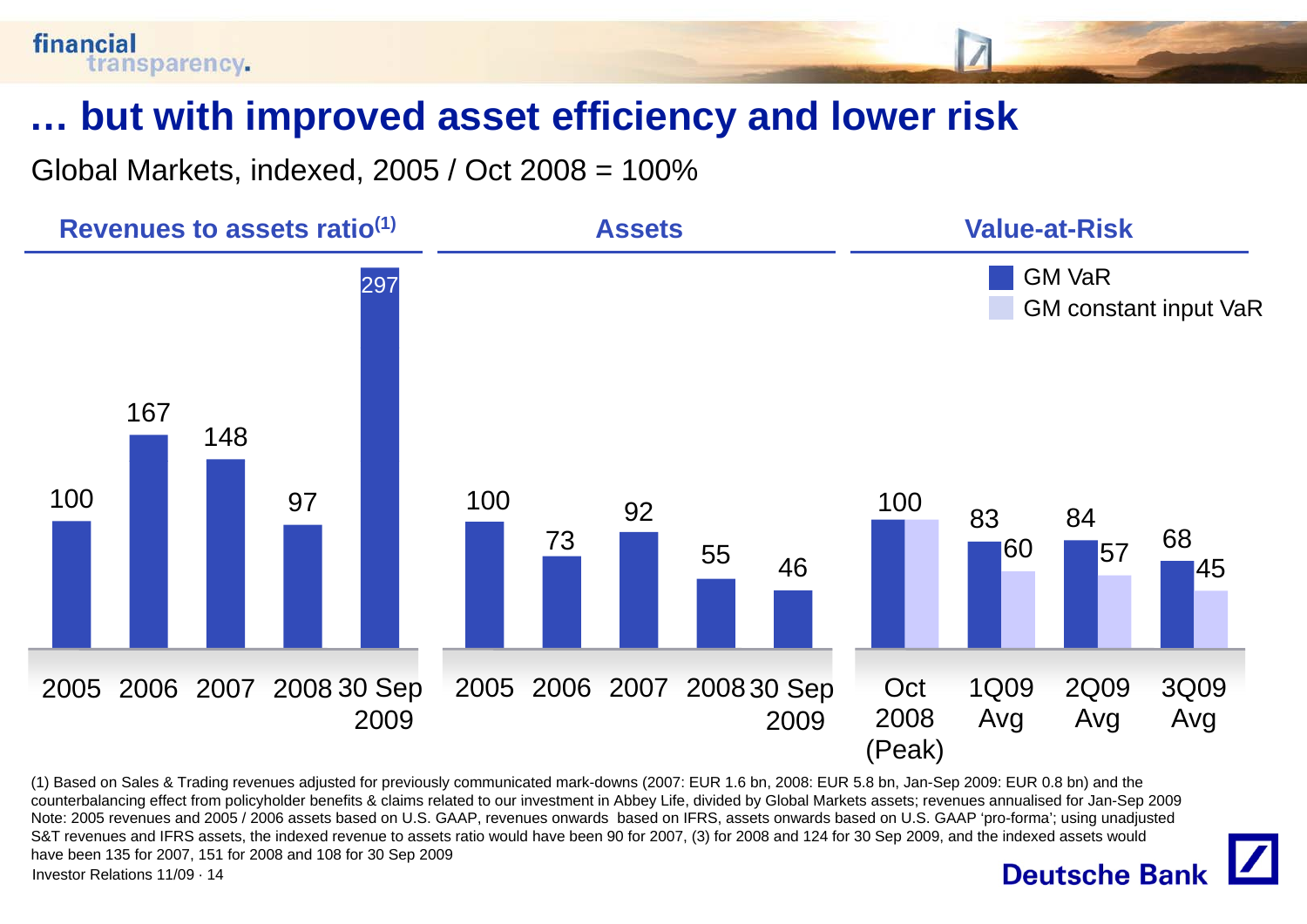



Source: Greenwich Associates, Euromoney, Autex \* U.S. Equities rank and market share is for 2006 Investor Relations 11/09 · 15

financial

transparency.



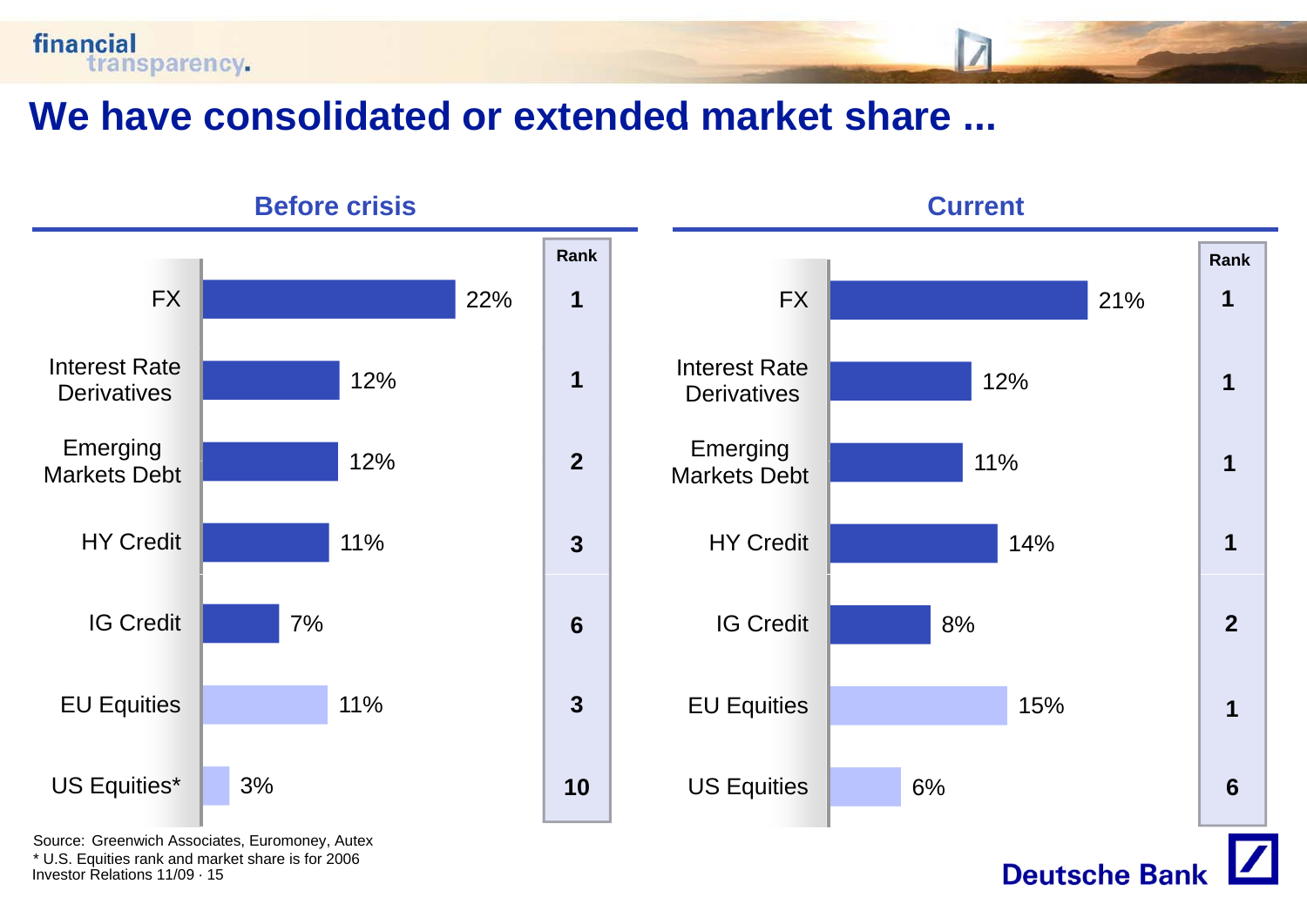## **… with significant gains in the critical U S market U.S.**





treasurers and assistant treasurers in companies in the U.S. Average is for banks displayed only Investor Relations 11/09 · 16

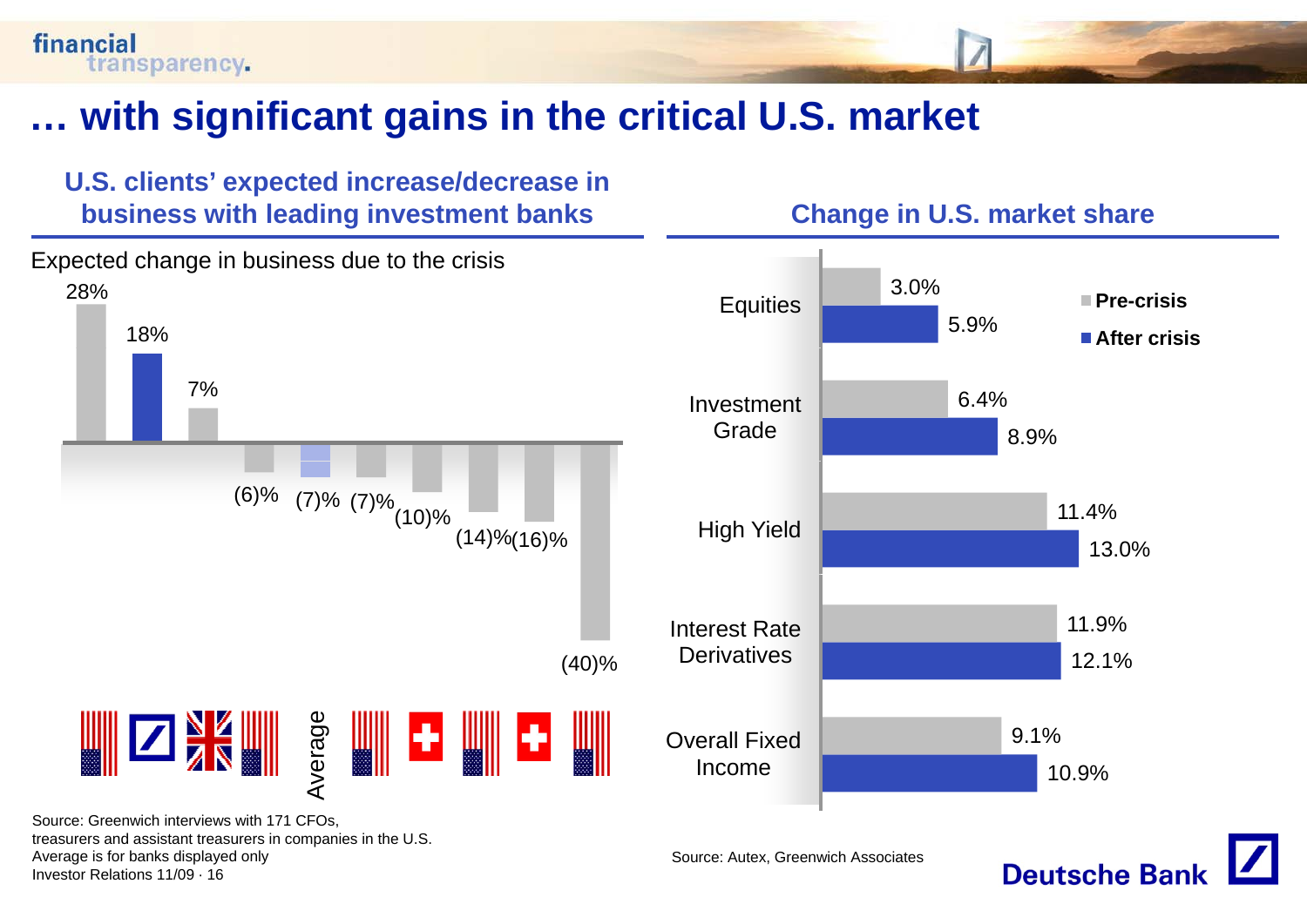## **Agenda**

|   | Well prepared for a changing landscape                      |
|---|-------------------------------------------------------------|
|   | 2  Investment banking: Recalibrated for the post-crisis era |
|   |                                                             |
| 3 | Non-investment banking businesses: Geared to upside         |

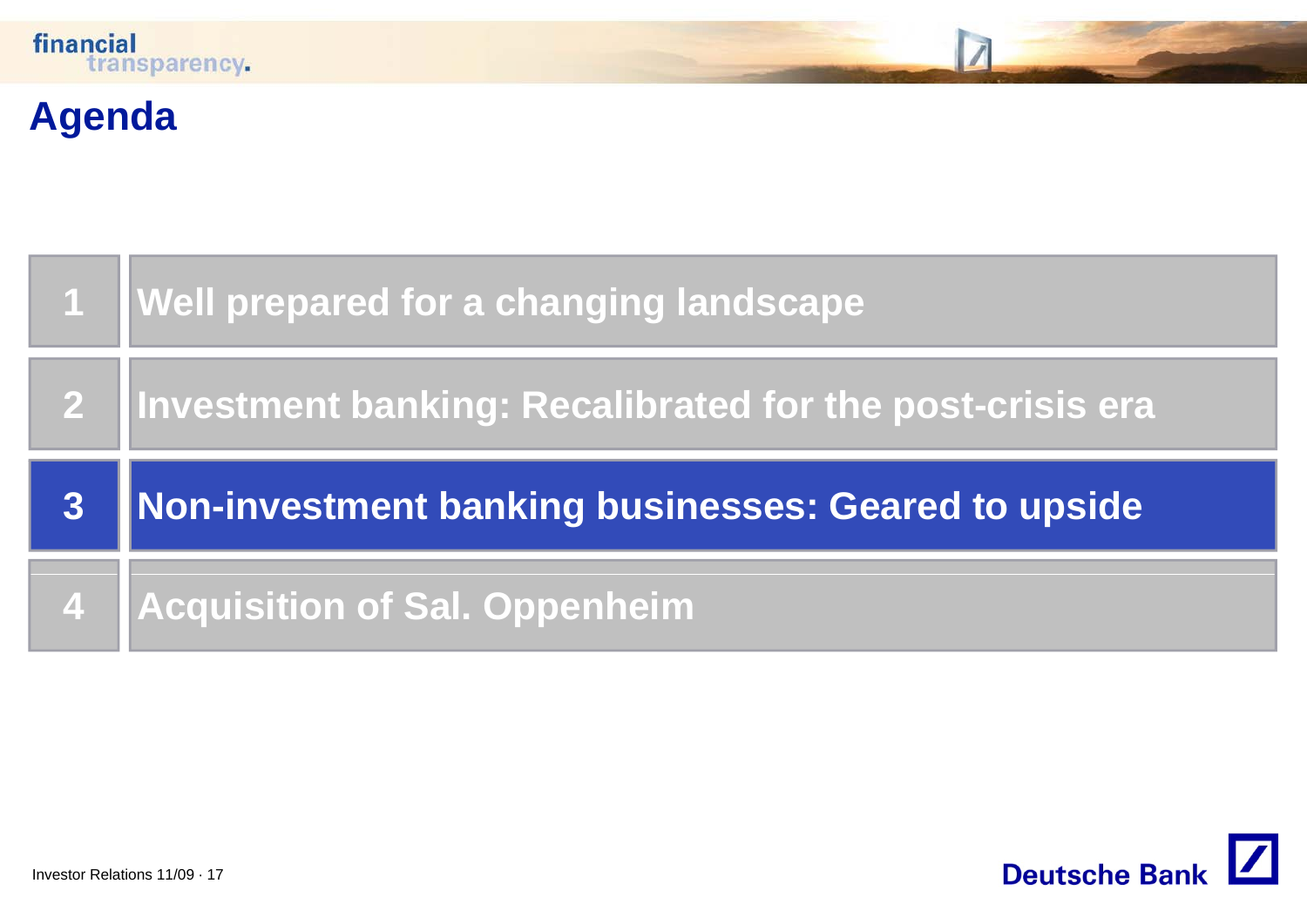In EUR m

#### **GTB: Current environment impacts revenues revenues …**

#### **Income before income taxes** *Key features*

## 250283 281 <sup>291</sup> 221181 <sup>194</sup> 1Q 2Q 3Q 4Q 2008 2009 1Q 2Q 3Q

#### **Revenues**

- Continued impact of weak corporate environment
- Negative effect from constant low interest rates across all products and regions
- **Trade Finance:** Continued strong top-line performance despite low trade volumes
- **E** Cash Management: New business pipeline remains robust
- **Trust & Securities Services:** Positive momentum in issuer servicing
- **Positive impact from risk-based funding**

#### **Expenses**

- $\blacksquare$  Continued investments in platform infrastructure
- Maintained tight cost discipline

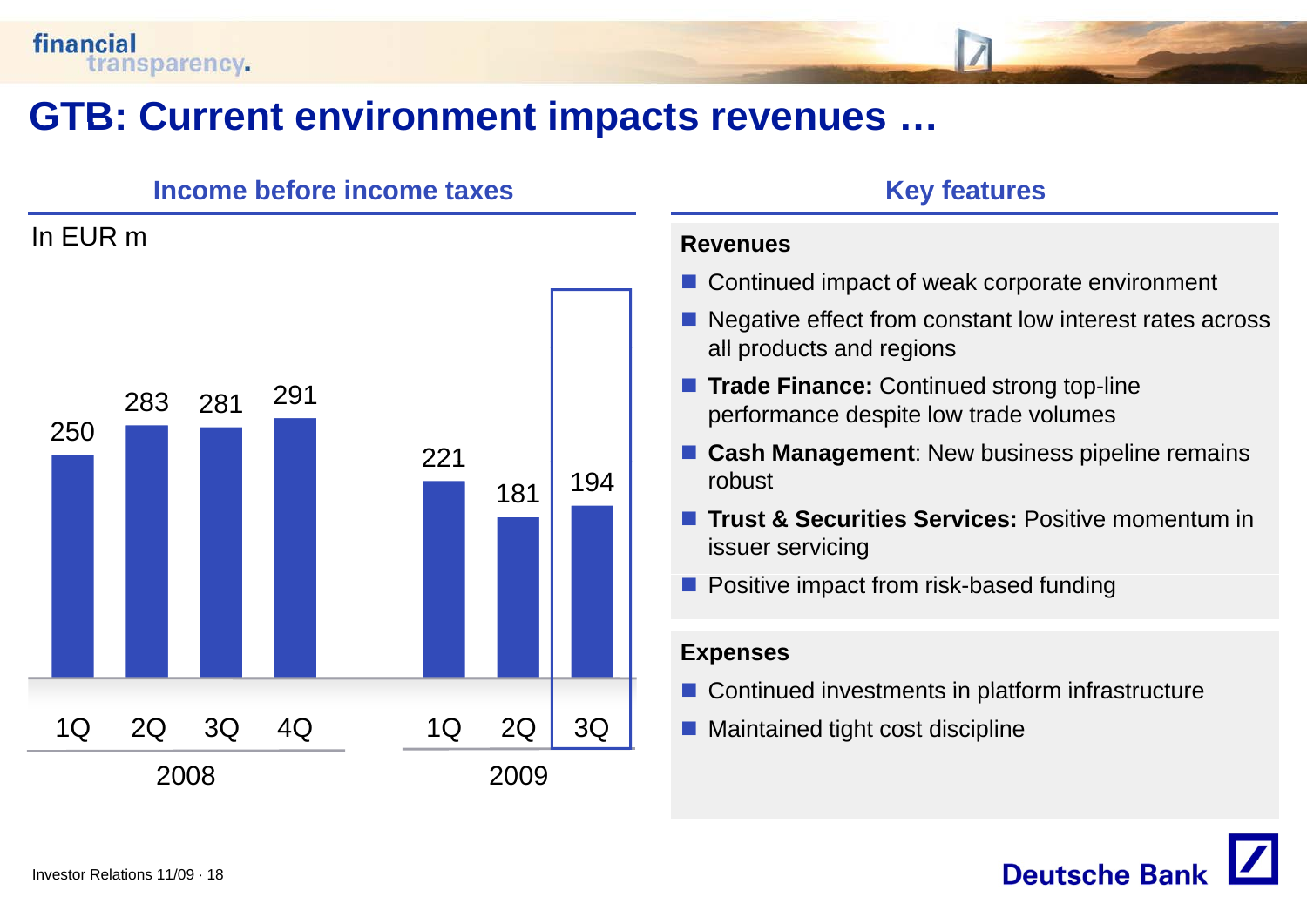#### **… but upside potential exists**

**GTB, 2004 – 9M2009 IBIT Upside potential**





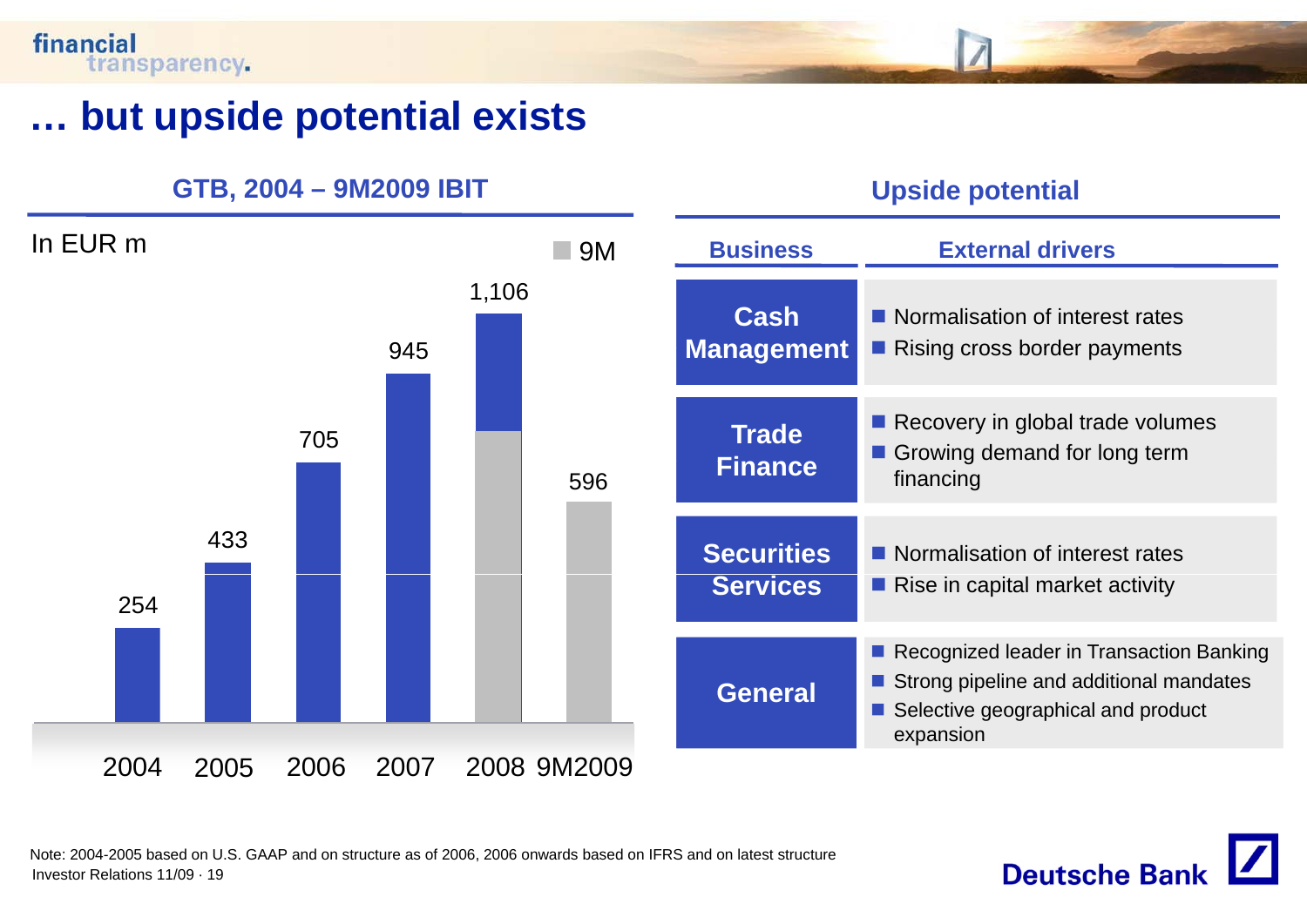

### **AWM: Recovery in the third quarter**

#### **Income before income taxes** *Key features* In EUR m **A M Asset Management** 1882421344 | 3 (95) (85) **Private Wealth Management** (173) (860) 1Q 2008 20092Q 3Q 4Q 1Q 2Q 3Q Specific items<sup>(1)</sup> (62) (11) (294) (917) (183) (160) (25)

- **Lower specific charges**
- Retail revenues and performance fees boosted by tightening spreads
- **Positive impact of repositioning / rightsizing**
- Net new money of EUR 5 bn

- Stable revenues despite ongoing margin pressure and low transaction volumes
- **Positive impact from risk-based funding**
- **Positive contribution from restructuring: Reduced** headcount and costs
- Net new money of EUR 5 bn

(1) Reflects RREEF impairments, MM fund injections, impairments on intangible assets, ARP/S settlement and severance Investor Relations 11/09 · 20

## **Deutsche Banl**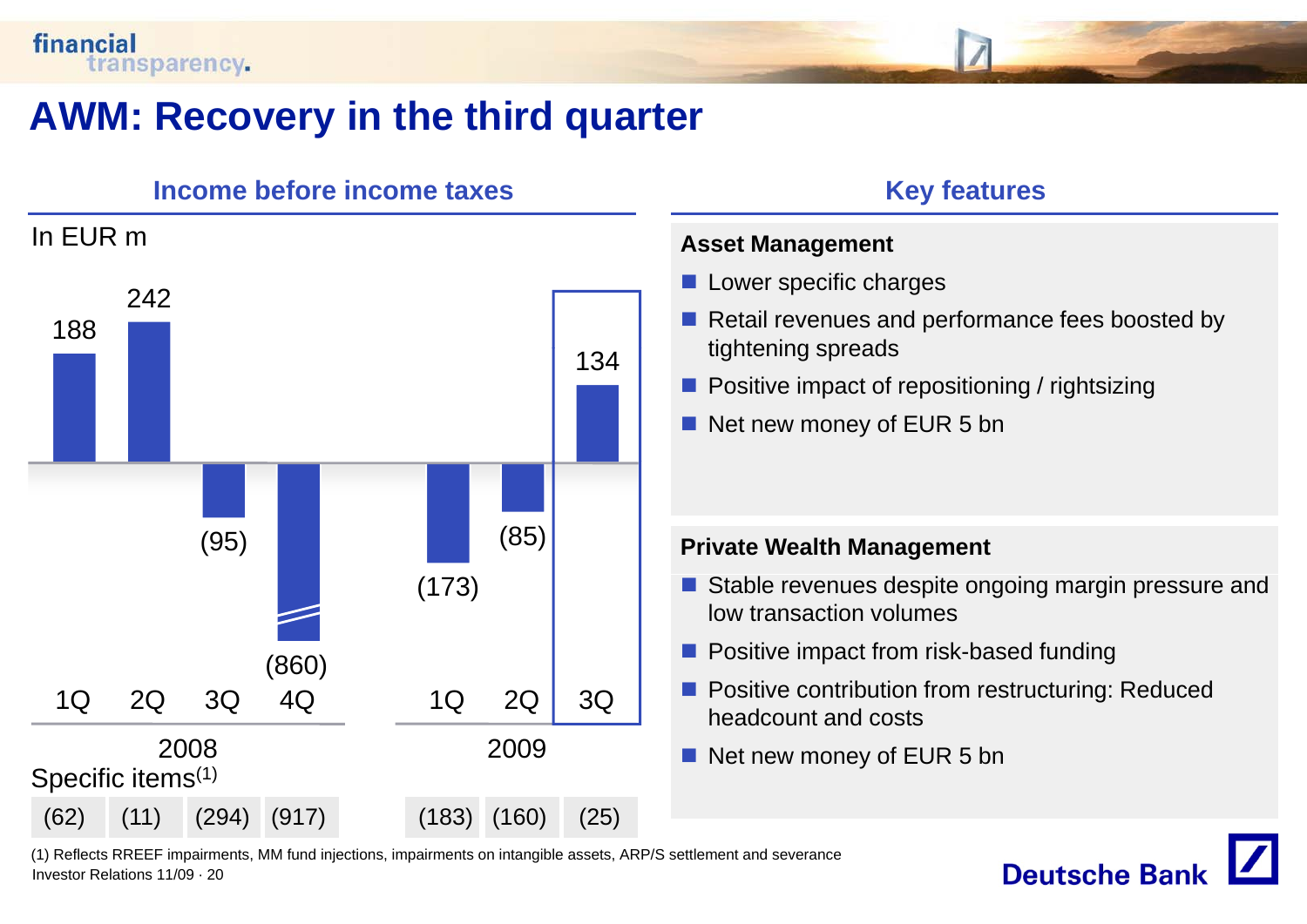



Investor Relations 11/09 · 21

financial

transparency.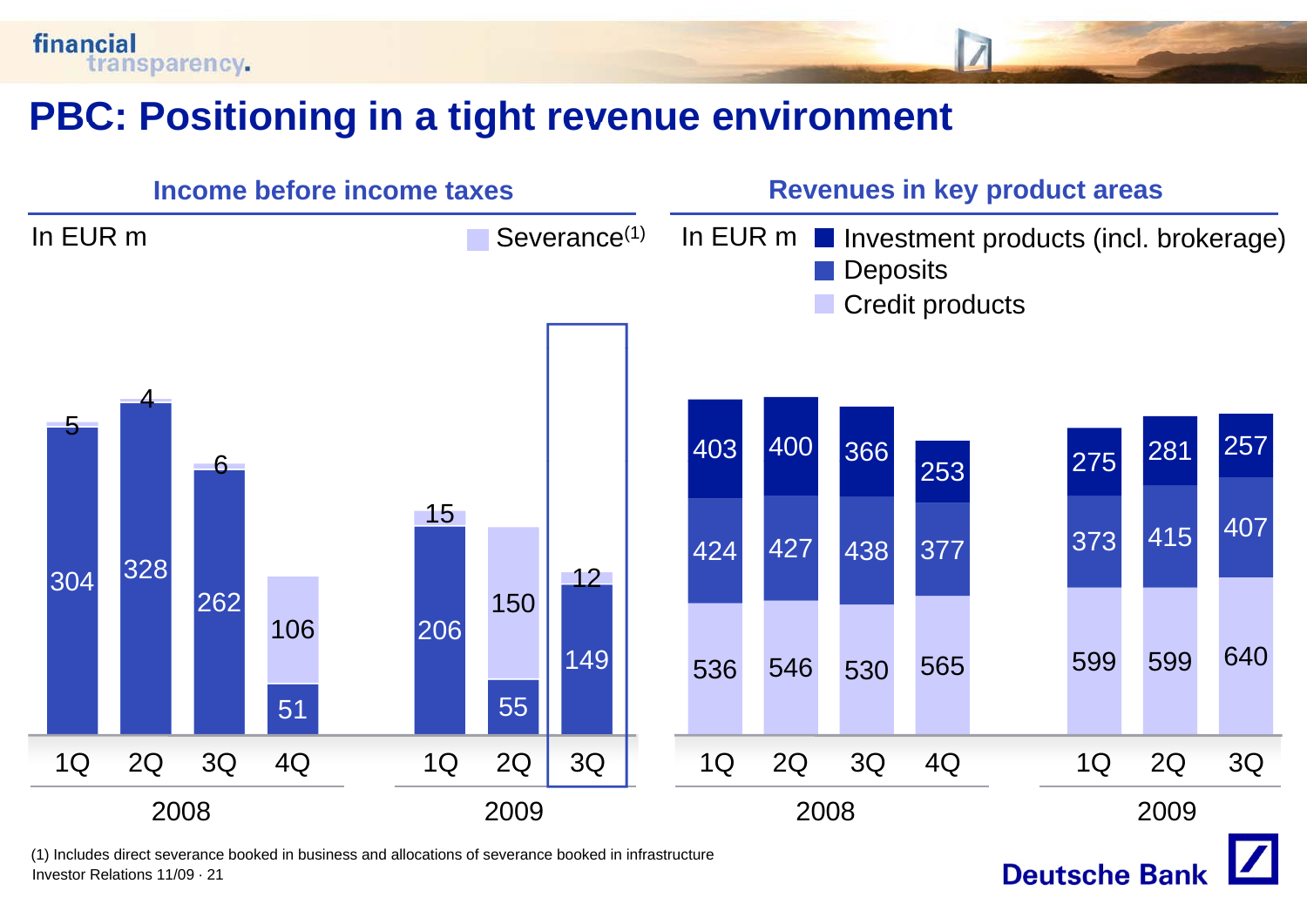

#### **Net new money inflows in the third quarter 2009**

In EUR bn

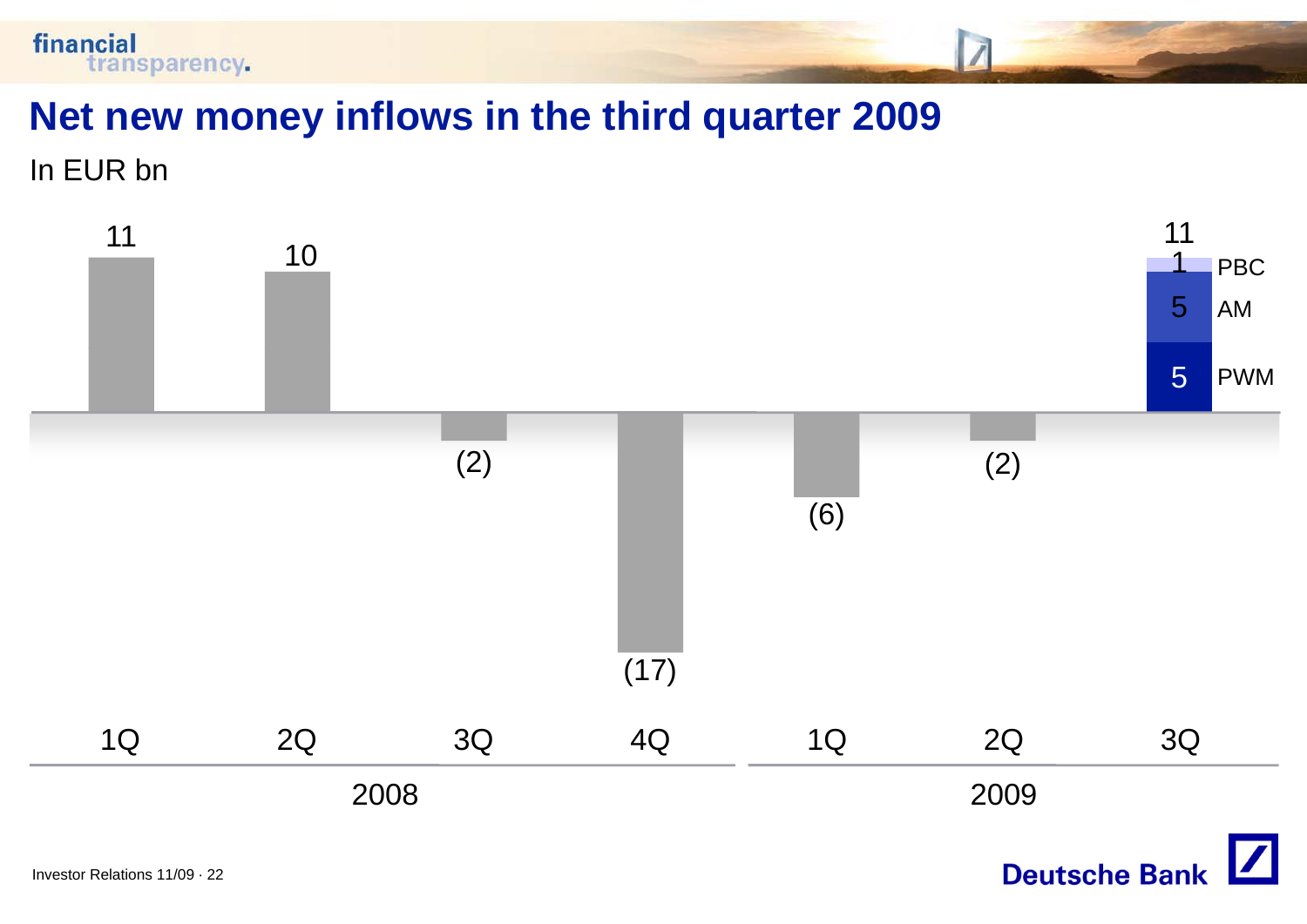## **Agenda**

|                         | 1   Well prepared for a changing landscape                 |
|-------------------------|------------------------------------------------------------|
|                         | 2 Investment banking: Recalibrated for the post-crisis era |
| 8                       | Non-investment banking businesses: Geared to upside        |
| $\overline{\mathbf{4}}$ | Acquisition of Sal. Oppenheim                              |

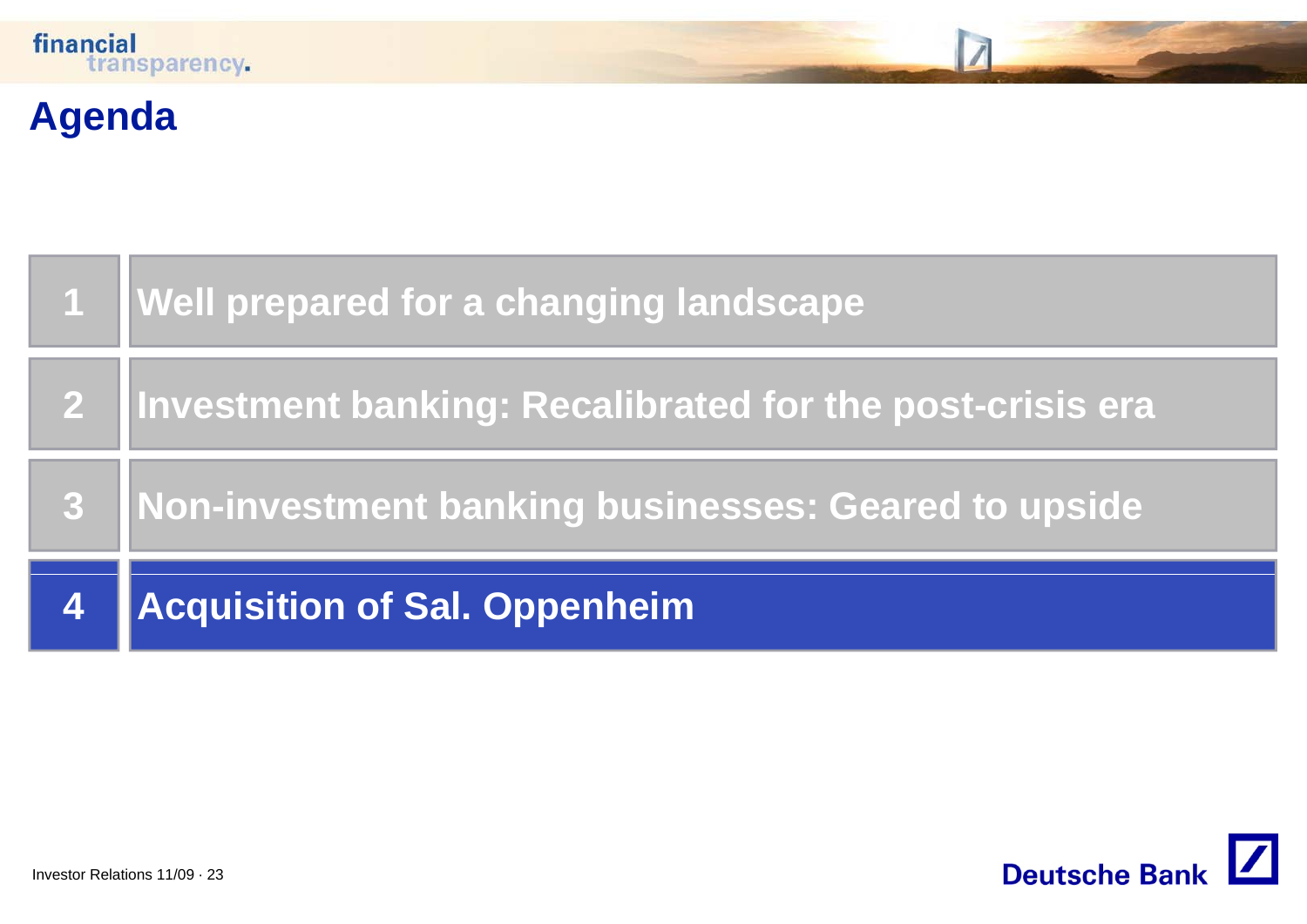### **A strategically and financially attractive transaction attractive**

financial

transparency.

**Transaction**■ Acquisition of 100% of Sal. Oppenheim S.C.A. for EUR 1.0 bn ■ Includes Sal. Oppenheim S.C.A., BHF Asset Servicing GmbH (BAS) and Sal. Oppenheim Private Equity Partners S.A. (SOPEP)  $\blacksquare$  Additional payment for pass-through entities of EUR 0.3 bn П Consideration may be paid in Deutsche Bank shares AuM of EUR 137 bn<sup>(1)</sup>, of which EUR 116 bn in Private Banking and Asset Management **Undisputed leadership in German private wealth management** ■ Step forward in UHNWI client and family office segment **Brand complementarity Benefits**П Synergy potential: - Costs- Revenues (cross-selling of Global Markets products) П Earnings diversification outside investment banking **Tier 1ca pital im pact p p** ■ Maximum 85 bps assuming payment in Deutsche Bank shares  $\blacksquare$  Will be reduced by IB carve-out and other asset sales



**Price / AuM 1.0%**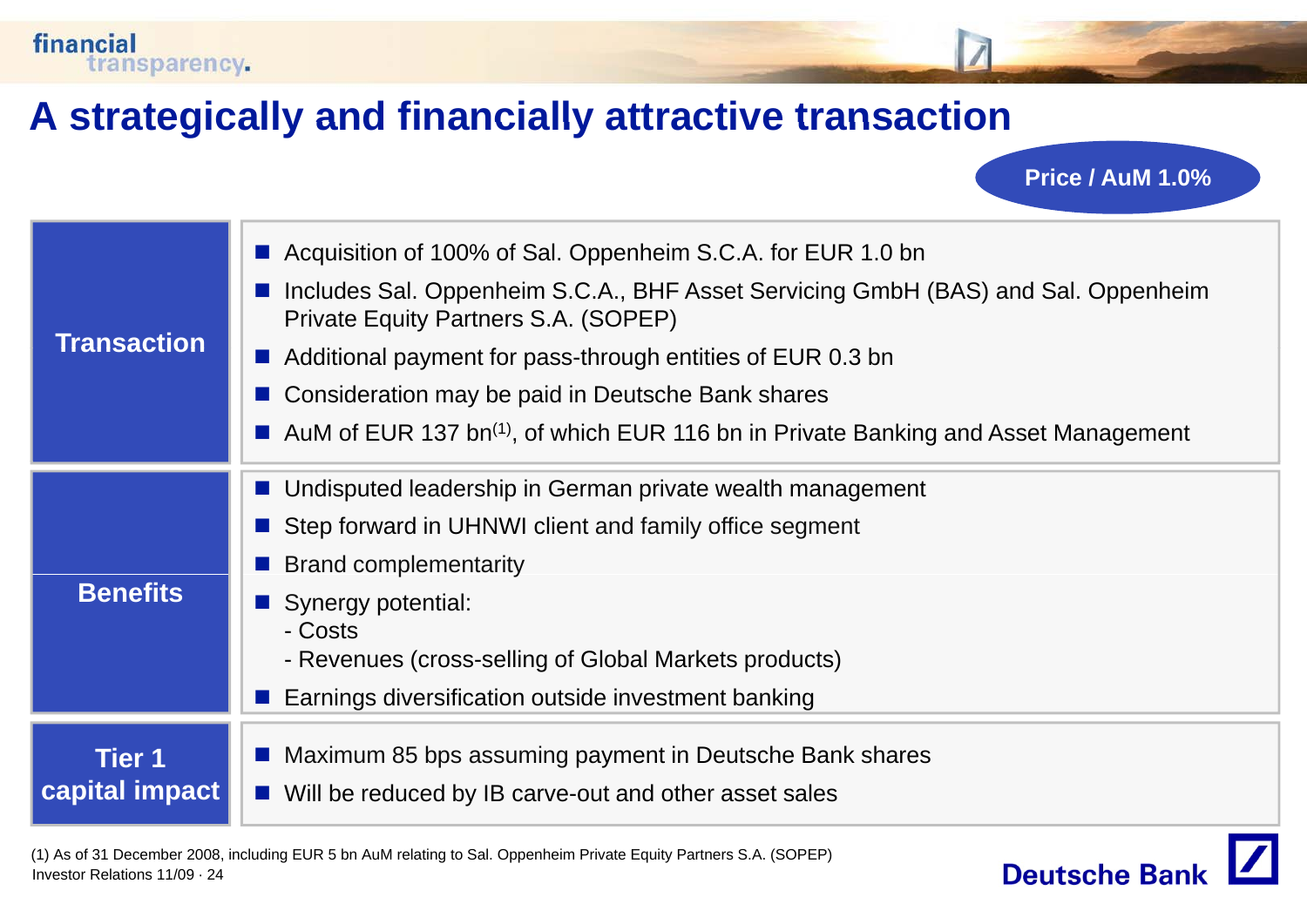

#### **A major step forward in private wealth management**



**Deutsche Bank** 

(1) Invested assets are defined as assets DB holds on behalf of customers for investment purposes and/or client assets that are managed by DB. DB manages invested assets on a discretionary or advisory basis, or these assets are deposited with DB

(2) Includes Dresdner Bank

(3) Includes Fortis

Source: Annual reports, McKinsey analysis

Investor Relations 11/09 · 25